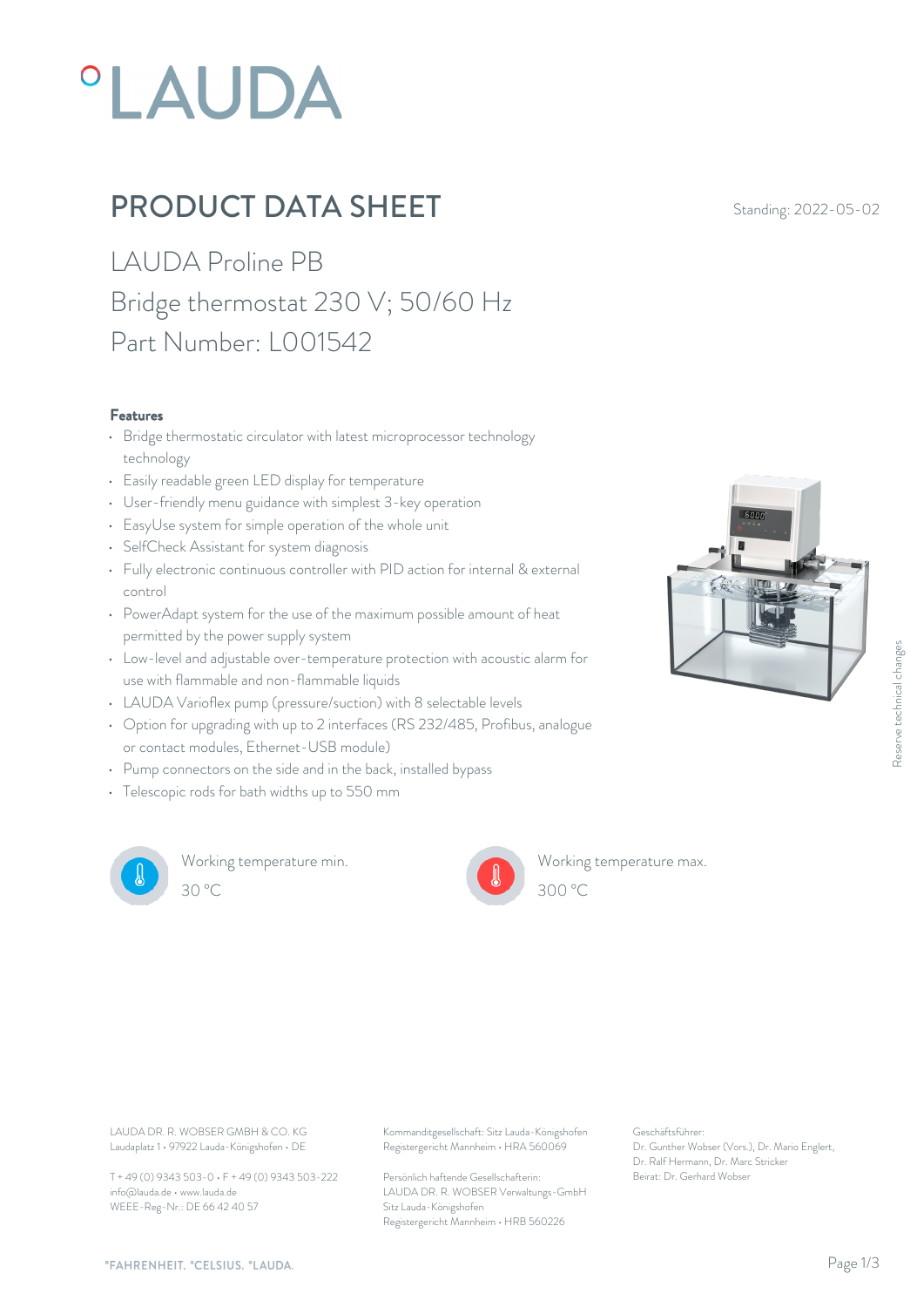## *°LAUDA*

## **PRODUCT DATA SHEET** Standing: 2022-05-02

#### LAUDA Proline PB Bridge thermostat 230 V; 50/60 Hz Part Number: L001542

#### Technical Features (according to DIN 12876)

| Working temperature range                                                                               | 30  300 °C                                                                             |                                                                                                           |                           |
|---------------------------------------------------------------------------------------------------------|----------------------------------------------------------------------------------------|-----------------------------------------------------------------------------------------------------------|---------------------------|
| Working temperature range with external cooling                                                         |                                                                                        | 20  300 °C                                                                                                |                           |
| Operating temperature range                                                                             | $-30300 °C$                                                                            |                                                                                                           |                           |
| Ambient temperature range                                                                               | 540 °C                                                                                 |                                                                                                           |                           |
| Temperature stability                                                                                   | $0.01 \pm K$                                                                           |                                                                                                           |                           |
| Heater power max.                                                                                       | 3.6 kW                                                                                 |                                                                                                           |                           |
| Current max.                                                                                            | 16 A                                                                                   |                                                                                                           |                           |
| Power consumption max.                                                                                  | 3.7 kW                                                                                 | 0.7 bar                                                                                                   |                           |
| Pump Pressure max.                                                                                      |                                                                                        |                                                                                                           |                           |
| Pump suction max.                                                                                       | 0.4 bar                                                                                |                                                                                                           |                           |
| Pump flow rate pressure max.                                                                            | 25 L/min                                                                               |                                                                                                           |                           |
| Pump flow max. pressure                                                                                 | 23 L/min                                                                               | 320 x 185 x 400 mm<br>8 kg<br>230 V; 50/60 Hz<br>Power cord with angled plug (CEE7/7)                     | Reserve technical changes |
| Overall dimensions (WxDxH)                                                                              |                                                                                        |                                                                                                           |                           |
| Weight                                                                                                  |                                                                                        |                                                                                                           |                           |
| Power supply                                                                                            |                                                                                        |                                                                                                           |                           |
| Power plug                                                                                              |                                                                                        |                                                                                                           |                           |
| <b>Standard accessories</b><br>• 4 screw caps, 4 closing plugs<br>• 2 nipples 13 mm for pump connectors |                                                                                        |                                                                                                           |                           |
|                                                                                                         |                                                                                        |                                                                                                           |                           |
| LAUDA DR. R. WOBSER GMBH & CO. KG<br>Laudaplatz 1 · 97922 Lauda-Königshofen · DE                        | Kommanditgesellschaft: Sitz Lauda-Königshofen<br>Registergericht Mannheim · HRA 560069 | Geschäftsführer:<br>Dr. Gunther Wobser (Vors.), Dr. Mario Englert,<br>Dr. Ralf Hermann, Dr. Marc Stricker |                           |
| T + 49 (0) 9343 503-0 · F + 49 (0) 9343 503-222                                                         | Persönlich haftende Gesellschafterin:                                                  | Beirat: Dr. Gerhard Wobser                                                                                |                           |

#### Standard accessories

- 4 screw caps, 4 closing plugs
- 2 nipples 13 mm for pump connectors

T + 49 (0) 9343 503-0 • F + 49 (0) 9343 503-222 info@lauda.de • www.lauda.de WEEE-Reg-Nr.: DE 66 42 40 57

> Persönlich haftende Gesellschafterin: Beirat: Dr. Gerhard Wobse LAUDA DR. R. WOBSER Verwaltungs-GmbH Sitz Lauda-Königshofen Registergericht Mannheim • HRB 560226